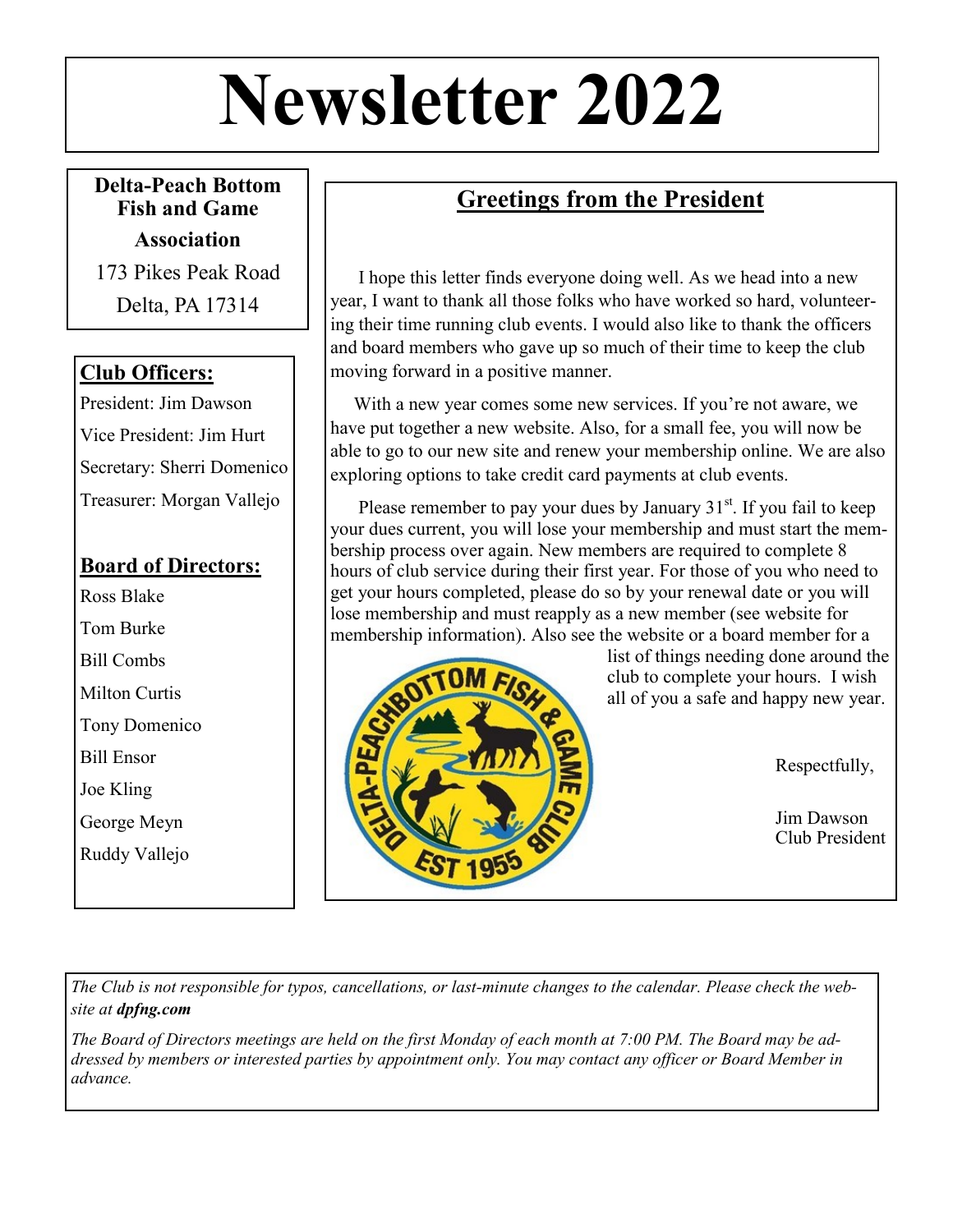# **Membership/Dues/Club Information**

# **Club Meetings**

General Membership meetings are held on the second Monday of each month starting at 7:00 PM. We welcome any new ideas or advice from the membership. After all, this is your club, and it needs your support to improve and grow. Hope to see you at our next meeting.

# **Meeting Cancellations**

If a meeting is scheduled and South Eastern (PA) and/or Harford County (MD) schools are closed due to weather the meeting will be canceled.

# **Club and Range Closings**

Please check the calendar in the clubhouse or on the website for additions and changes.

# **2022 DUES**

**THE OFFICERS AND BOARD HAVE APPROVED AN INCREASE IN DUES FOR THREE YEARS STARTING IN 2020. DUES WILL INCREASE \$10.00 EACH YEAR, THIS IS THE LAST YEAR OF INCREASE. IF DUES ARE NOT PAID BY JANUARY 31 YOUR ACTIVE MEMBERSHIP WILL BE REVOKED. YOU WILL NEED TO REQUEST A NEW MEMBER-SHIP AND BE REQUIRED TO PAY AN INITIATION FEE.** 

#### *Membership Dues for 2022*

| <b>Renewals:</b> |  | New:     |
|------------------|--|----------|
| Single: $$85.00$ |  | \$135.00 |
| Family: \$95.00  |  | \$145.00 |

#### **New Membership includes a one-time initiation fee of \$50.00**

**Life Membership** – Must have 15 consecutive years membership and be 65 years of age. Member must also contact DPFNG membership committee to become a life member.

Membership information can be found on the club website by visiting www.dpfng.com

#### *MEMBERSHIP CARDS MUST BE DISPLAYED WHILE ON PROPERTY*

Shooters without cards displayed may be questioned. If they cannot provide proof of current membership, they may be asked to leave.

**Have questions while you're at the club?** These people can help! Any member displaying a colored card can answer your questions: *Club Officers - Blue; Range Safety Officer and Chief Range Safety Officers- Orange; Board of Directors - Green*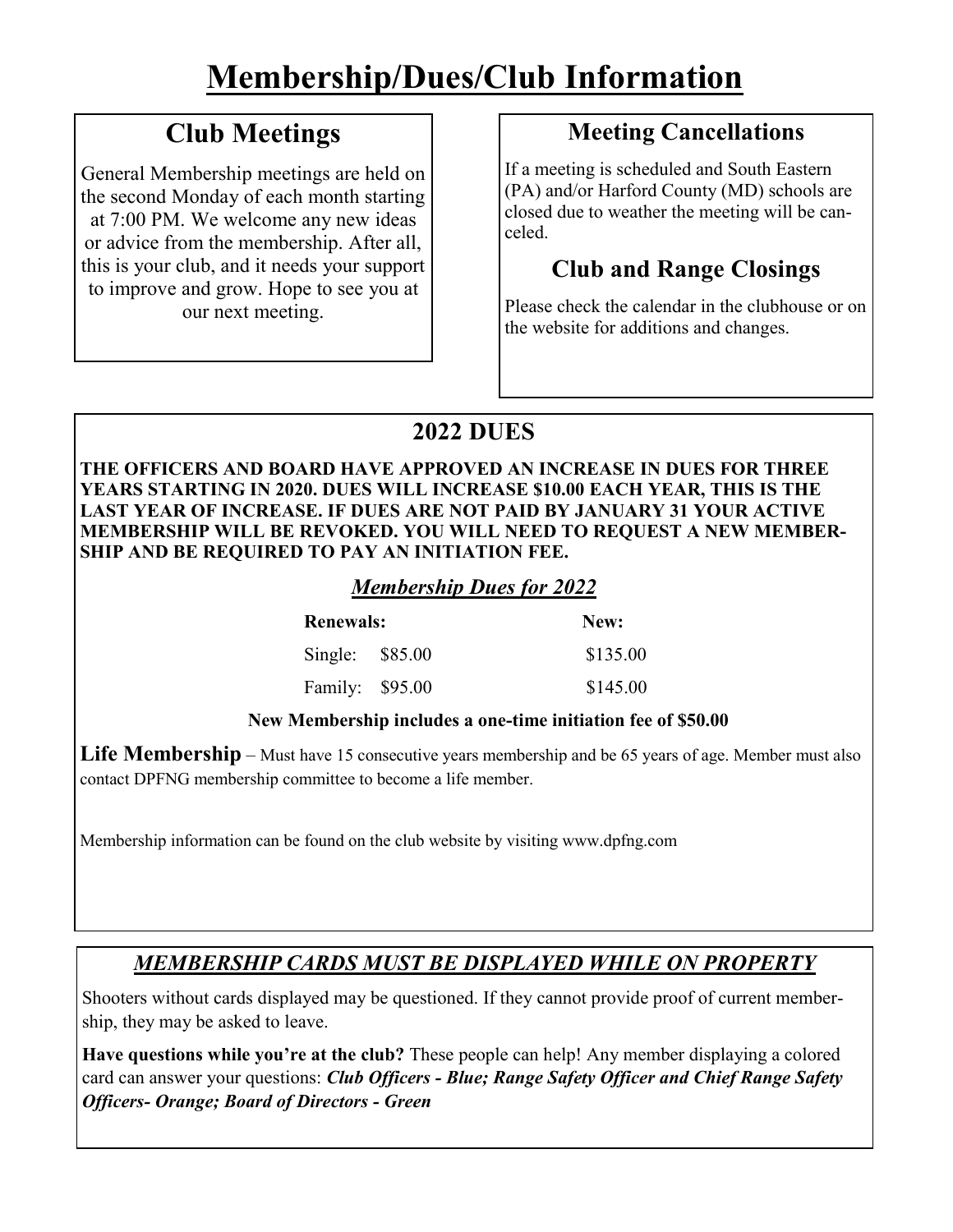# **HUNTERS SAFETY COURSE**

 Students will have the choice of, either taking the independent study course that you must register online and study on your own or the full instructional course held at the club on August 13, 2022 from 8:00 AM until 4:00 PM. If you choose independent study, you must come to the club on that day to take the test. For the instructional course you must preregister online and come to the club for instruction and the test. Lunch will be provided at no cost. Contact Steve Francis @ 717-870-1107 or Joe Kling @ 717-319-7358.

#### **TURKEY SHOOTS**

The dates of the Turkey Shoots are January 1, January 16, February 20, March 20 Open class (outlaw shoot). Sign up is at 8:00 AM, shooting will commence upon filling the first card. Shells will be provided. 12-gauge shotguns only, no scopes. Contact Jim Hurt @ 410-271-6669.

#### **AXIS & ALLIES**

Dates: April 2, May 14, June 4, July 2, August 6, September 3, October 1, November 5, December 3

For additional information contact Rod Nicolette @ 410-908-3020.

### **22 FUN SHOOT**

Due to lack of interest we will no longer hold the 22 Fun Shoots.

#### **LONG BOW**

#### **WEEKEND**

On August 18, 19, 20, and 21 there will be a traditional archery shoot for longbow shooters only. Sign-up is 6:00 AM; Camping is allowed. For additional information contact Jim Hurt @ 410-271-6669

#### **STEEL CHALLENGE PISTOL**

Event held on Sundays: January 23, February 27, March 27, April 24, May 22, June 26, July 28, August 28, September 25, October 23, November 27, December 18

Matches start at 10:00 AM on line pre-registration is preferred, visit the website: https://practiscore.com/clubs/dpfngsteel-challenge-shoot Shooting begins at 10:00 AM with registration beginning at 9:00 AM. No magnum ammunition allowed. Shooters will need at least 100 rounds of ammunition. For more information contact Chris Niner @ 443-829-8173.